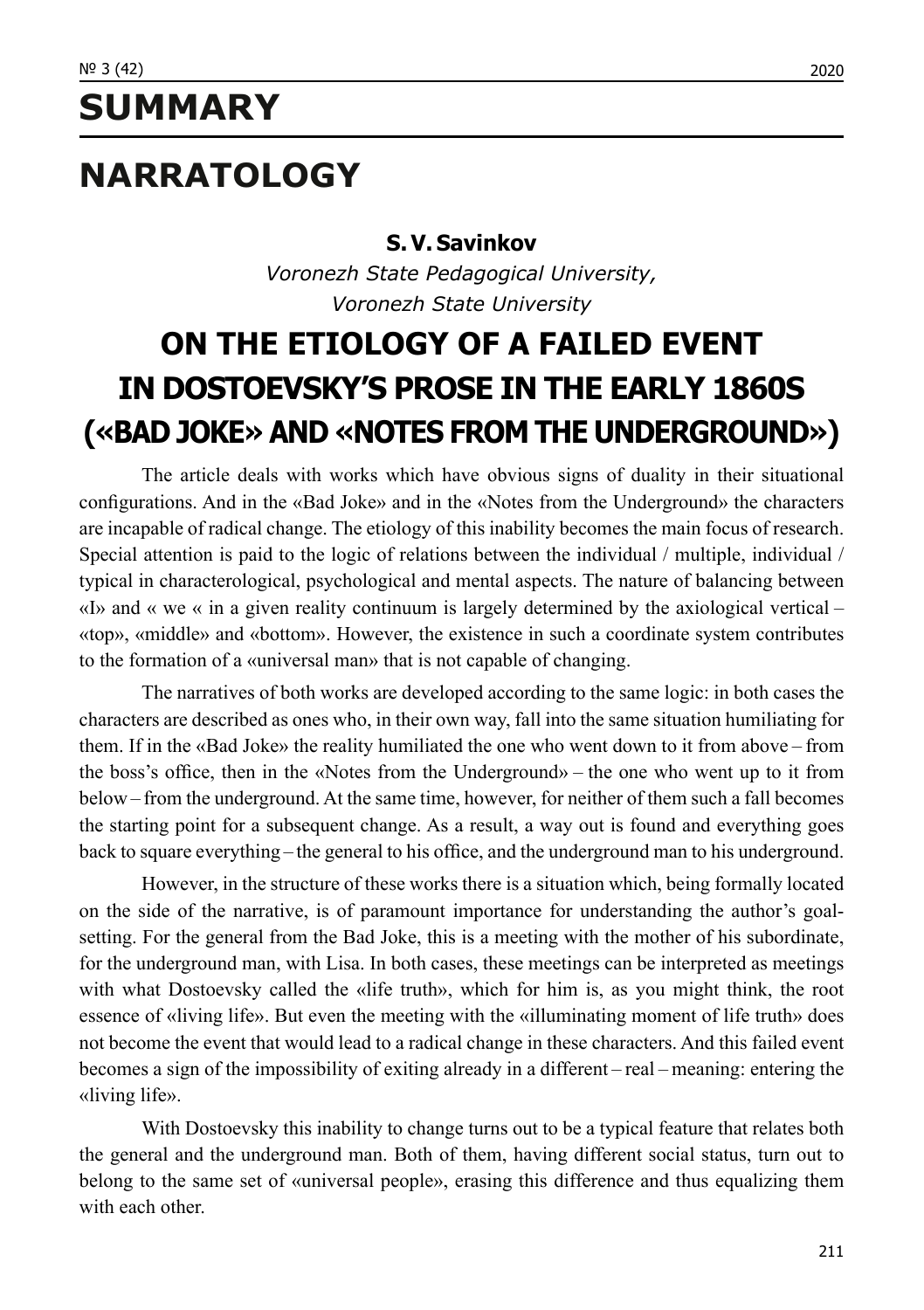# **TEXT. CONTEXT. INTERTEXT**

#### **M. Perepelkin**

*Samara National Research University*

**K. Morozova** *Samara National Research University*

# **APOCALYPSE IN RUSSIAN: A. GOLDEBAEV'S STORY «DWARVES» IN THE CONTEXT OF RUSSIAN LITERATURE OF THE TURN OF THE 19TH‑20TH CENTURIES**

The article of M. Perepelkin and K. Morozova, «The Apocalypse a la russe: the «Dwarves» story of A. Goldebaev in the context of Russian literature of the turn of the 19th‑20th centuries» is devoted to the analysis of the «Dwarves» story of A. Goldebaev and assessment of the writer's work in the literature process of the turn of the century. Based on the experience of previous and contemporary realistic prose, A. Goldebaev uses the plot of adultery, widely spread in realistic literature. However, unlike his predecessors and contemporaries, Goldebayev makes betrayal itself beyond the scope of the work, so that the reader is already dealing with the consequences of this catastrophe. The readers see the personal drama of the «Dwarves» story hero as a catastrophe of universal scale. The destruction of marital fidelity and family traditions testifies, according to Goldebaev, to the impending apocalypse caused by the social and spiritual crisis of modern society. In order to strengthen the apocalyptic atmosphere, A. Goldebaev also refers to the experience of modernist literature of his time and develops in his story the motive of «inanimate life», which he implements through the image of the gnomes in the title of the story. Small creatures carved from stone replaced all life in the hero's world, forcing him out of the world, doomed to death.

After analyzing the story, the authors of the article come to the conclusion that the work of A. Goldebaev is the «quintessence» of realism, under the influence of which the writer «grew», and replacing it at the turn of the centuries to modernism, with which the writer was still little familiar. Sensing that the realistic artistic resources available in his arsenal for the most accurate depiction of the inevitable death of modern mankind were not enough, the writer intuitively looked for a new «toolbox», which for him was an attempt to master the modernist language. The special sound of the story is set by combining realistic letters in it with fabulous elements, which represents an attempt to acquire modernist solutions. This stylistic two-layerness turns the story of A. Goldebaev into half-tragedy-half-farce genre.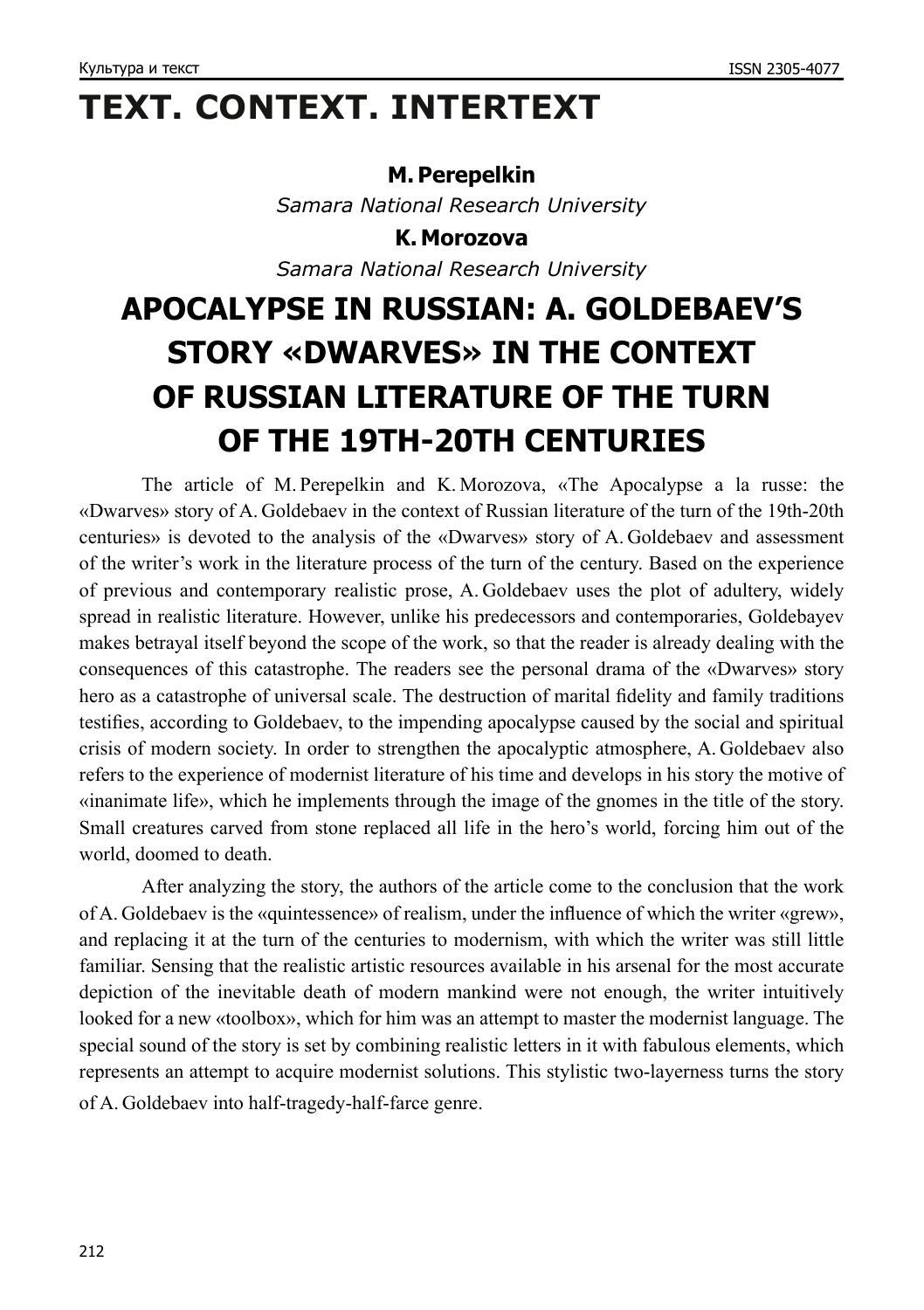#### **A. A. Manskov**

*Altai State University*

## **THE AUTHOR'S COMPREHENSION OF THE APOCALYPSE IDEA IN S.D. KRZHIZHANOVSKY'S NOVEL «GOD IS DEAD»**

This article is devoted to the special aspects of eschatological myth created by S. D. Krzhizhanovsky. The key aspects of eschatological myth are described in the novella «God is dead». In this novella Krzhizhanovsky polemicizes not only with the Bible («Book of Revelation») but also with «The Gay Science» by F. Nietzsche in which his first thought about God's death appeared. The author of the story offers his own understanding of the Christian apocalypse. Being a modernist writer he created his own individual mythology. Krzhizhanovsky gives the tragic sharpness and existential sounding to the well-known biblical images and plots. At the same time he levels their religious orientation. The plot of the novella is the realization of the artistic paradox presented in the text: «(…) *there was God – there was no faith; God died – faith was born»*. In this case Krzhizhanovsky enters into an artistic dialogue with Voltaire who said, *«If God did not exist it would be necessary to invent him».* When the humanity finds faith it does not bring it consolation. The humanity is condemned to death. The last stronghold of people «The Island of the Third Covenant» shows the futility of all endeavors before the impending death. In the novella God dies forever without any hope of resurrection.

### **TEXTOLOGY**

#### **Y. V. Bazhenova**

*Siberian Federal University*

# **OLYA MESCHERSKAYA AS AN ÉMIGRÉ: TEXTOLOGY AND MEANING OF BUNIN'S SHORT STORY «IDA»**

The article analyzes the short story «Ida» as a case of I.A. Bunin's poetics narrative transformation in emigration. The textual analysis of the story's preserved draft manuscripts reveals that in forming the artistic concept of this short story, the key point for Bunin was the heroine's name Ida. The alternative versions of this name in drafts (Natasha, Zoya, Olya) reveal the reference of «Ida» to the author's previous and subsequent texts.

Acomparative analysis of «Light Breathing» (with a heroine named Olya Meshcherskaya) and «Ida» reveals semantically significant textual and motif coincidences. Firstly, it is the intertextual reference to I. V. Goethe's «Faust» that functions as a metatext in both short stories. Secondly, «Light Breathing» and «Ida» are united by motif similarities in the heroines' love plots. Thirdly, Olya and Ida are similar as their images are based on similar antinomic motifs: death and rebirth, youth and adulthood, fleshliness and etherealness (breathing).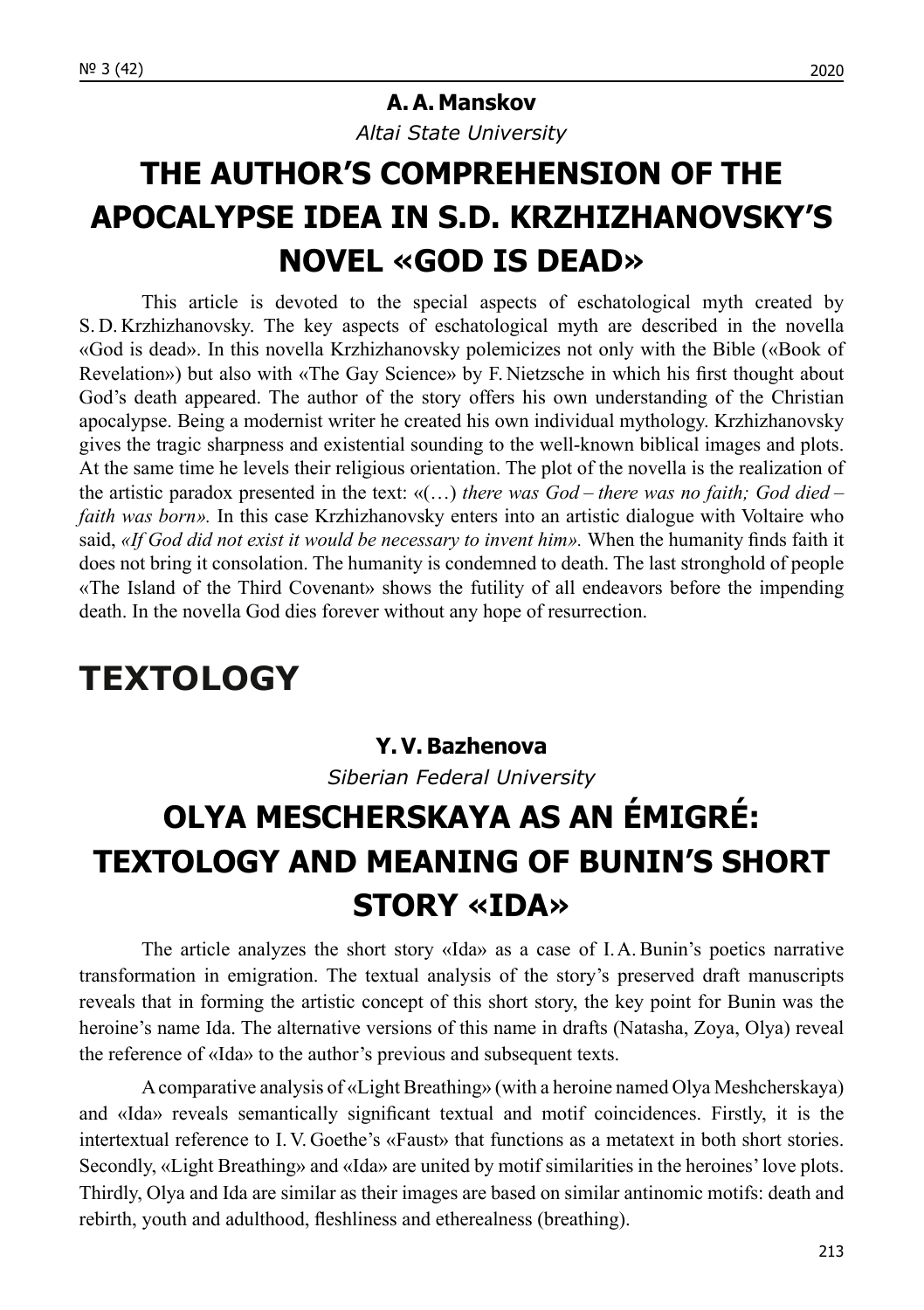In the course of the analysis it was found that «Light Breathing» and «Ida» are related by a similar effect, which was designated by A. K. Zholkovsky on Olya's example as a figure of «flitting out», when the image of the heroine poetically transforms in the very texture of the narration. However, the main difference between the two short stories is also revealed here. While in «Light Breathing» the writer, according to the classical work of L. S. Vygotsky, works with rearrangement of some points in the plot line, in «Ida» Bunin's attention moves to the category of fictitious narrator. The short story is built on the principle of the first person narration. It contains two fictitious narrators – an unnamed narrator and a certain Pavel Nikolayevich, who acts as a storyteller.

We noted that Pavel Nikolaevich is characterized by a dual attitude to his storyteller-role. On the one hand, he creates his narrative according to recognizable literary canons. For example, he uses the literary category of the character, includes pervasive fairytale formulas in the story. On the other hand, Pavel Nikolaevich refers to these literary conventions ironically: he turns out to be an unreliable narrator, he realizes the banality and «vulgarity» of the story he is telling and ends it with a monologue about the inadequacy of human words.

Thus, the short story «Ida» is a variant of Bunin's explorations of the love plot and a case of consideration of metaliterature topic. This short story continues the program texts created by the author back in Russia. However, the peculiarity of Bunin's poetics in emigration is found in the artistic techniques, in the experiment with the category of narrator.

### **SUPERTEXTS**

#### **O. V. Voronicheva**

*Bryansk State Engineering Technological University*

### **BRYANSK TEXT BY IGOR NEPOMNYASHCHY**

In the Bryansk text of Igor Borisovich Nepomnyashchy, the original model of the city is reconstructed, the real space of which is qualitatively transformed by saturating it with literary and cultural images that give rise to a wide range of associations. The city is given very specific characteristics by describing the historical, cultural and natural elements that actually exist in it, which are grouped according to their geographical location. Having become part of the artistic world, they form the appearance of two dissimilar urban loci, correlated with two administrative districts: Soviet (Central, which is the direct heir of old Bryansk), and Fokinsky (peripheral, young – which became part of the city in the twentieth century). The difference between these two main loci of artistic space is clearly shown in the description of two parks that are geographically correlated with the Soviet and Fokinsky districts of the city.

If the acoustic appearance of the Soviet district is determined by the music school and stadium, then the sound dominant of the Fokinsky district is set by the railway, whose attributes are the platform, transition bridge and trains. Making up the main sign of the station locus, it acts as a semantic constant of the Bryansk text of I.B. Nepomnyashchy. It often coincides with the author's point of view, which determines the angle of the image of the world and the place of the lyric hero in it. The chronotope of the railway structures art of time and space, dividing it into two parts: 1) the space of life, that is, the space of life, a small (intimate) space that includes the courtyard and the adjacent square and Park – in front of the bridge, and 2) a space of study and spiritual growth, represented by the school and correlated with the past – behind the bridge.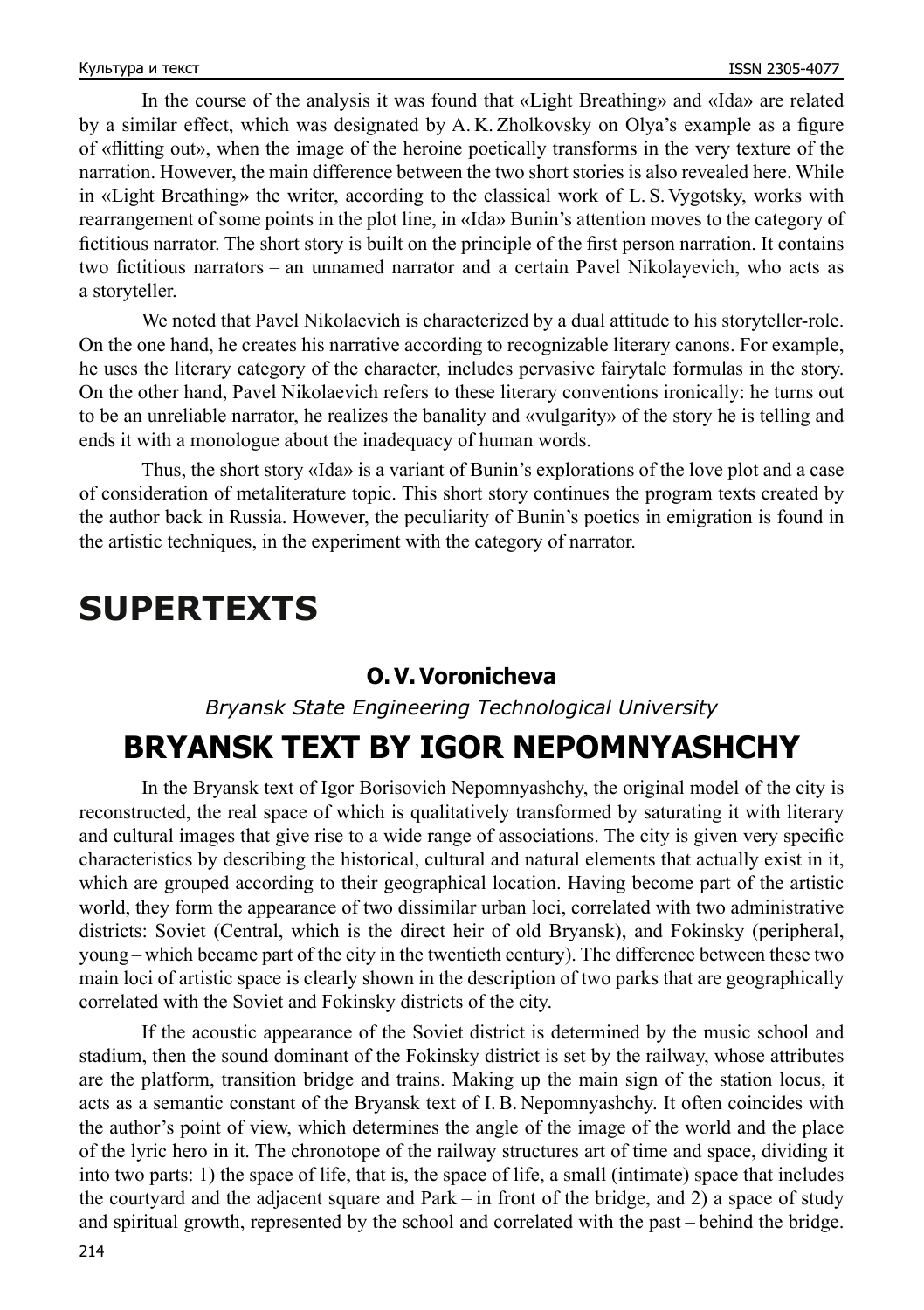The most important attribute of a small space is the poplar, which is realized in the context of the hero's life and symbolizes the defeated time, which has no power over love, memory and conscience.

In structuring the space of urban loci, the prototypes of which were the Fokinsky and Soviet districts of Bryansk, the idiostyle of I. B. Nepomnyashchy is clearly manifested. The object of the author's poetic reflection is sometimes the most ordinary phenomena, which are transformed into deeply individual features of the Bryansk text. Thanks to the synthesis of diverse characteristics, the close interweaving of real and imaginary, momentary and eternal, a deeply individual, multidimensional and rich in content image of the city is recreated. Its outlines are clearly visible through the general blurring of lines, the confusion of epochs and peoples. Despite the semantic integrity of urban space, each of the presented loci has its own face, its own character, and even its own sound. However, if the Soviet district, from which Bryansk began, is well known to the Bryansk text, then I.B. Nepomnyashchy's Fokinsky for the first time becomes the subject of creative reinterpretation. Its character is not described, but created, and the modern mythology of the city is born. This is the case when a talented writer creates and completes a local text, filling it with new meaning and giving features that are in tune with the author himself. Thanks to the creative energy of the poet, this little-noticed territory acquires an extraordinary appearance and appears as a worthy part of the universe.

### **ABOVE THE LINES OF A LYRIC**

#### **A. V. Tamarovskaya**

*The Herzen State Pedagogical University of Russia*

## **THE IMAGENES OF DISEASE IN THE LYRICS OF O. E. MANDELSTAM AND N. S. GUMILEV: A COMPARATIVE ANALYSIS OF TWO POEMS**

The study of the phenomena of corporeality in poetic texts and the category of tactile imagery associated with it is impossible without understanding the concepts of «norm – disease» in the artistic world of the lyrical subject.

A comparison of two acmeistic poems «In a stuffy room where there are shreds of gray cotton wool…» (1912) of O. E. Mandelstam and allows «The Sick» (1915) of N. S. Gumilev you to see two different «body scheme» belonging to two lyrical subjects with, however, similar features in the content and expression of the psychophysiological image.

The image of the disease is important for early poetry of O. E. Mandelstam, largely determining the content and the tone of its individual poems. In the sonnet «In a stuffy room where there are shreds of gray cotton wool...» (1912) view of the world of the lyric hero is determined by the following semantic oppositions: cramped space; the finite nature of time – the infinity of time. The motive of the cramped and the motive for the boundaries associated semantically with the artistic manner of the disease of the lyrical hero, give him the intention to mentally go beyond the real space to the «visions» and «memory». Disease of the lyrical hero is the category, encompassing the semantics of temporal and local borders that lay between the realms of life and death.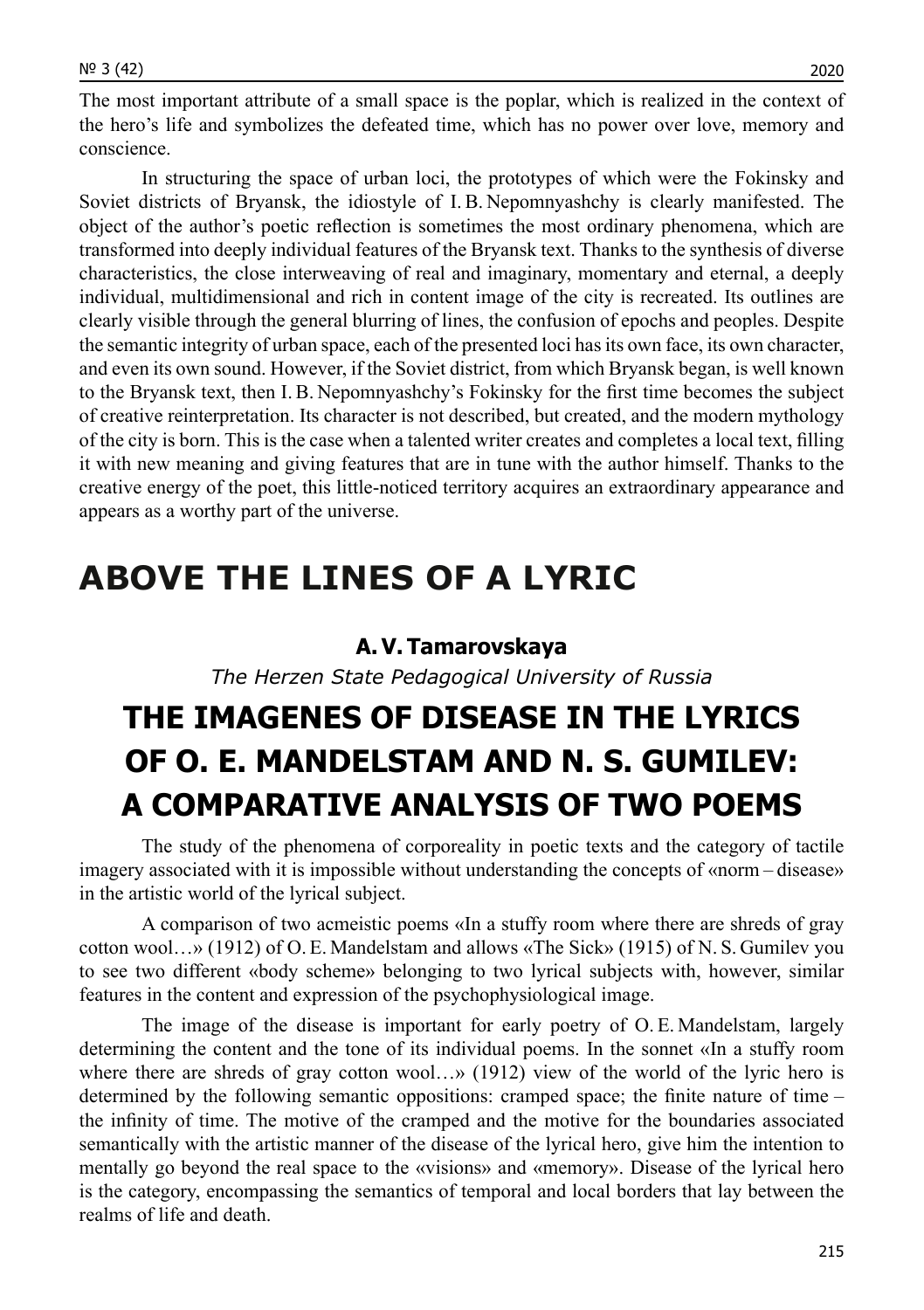The image of the disease is the rare for poems N. S. Gumilev, however, the image of death is an important semantic category of lyrical poetry, often contextually associated with the motive of disease, bodily and mental suffering. The poem «The Sick» (1915) is a lyrical reflection of corporeality, as modified by the disease: the author focuses the reader's attention to the violation of the physical and mental state of the lyrical hero is already in the title of the poem, paying attention to the fact that it is a lyrical meditation of the internal «I» that is aware of its integrity (then, as a poem of Mandelstam is a lyrical observation of a «from outside»: the lyrical hero as it pulls away from himself).

The comparison of the two poems of O. E. Mandelstam and N. S. Gumilev allows to observe that when the thematic closeness of two poetic texts, «body scheme» of two lyrical heroes endowed with individual specificity: the intention to overcome the reality is achieved in various ways. Both lyrical heroes contrasted with the dynamics of time and surrounding space in the totality of its substantive forms. The hero of O. E. Mandelstam is looking to keep the passing of time through the images that arise in his memory. The hero N. S. Gumilev wants to come to terms with the natural passage of time in dreams and imagination.

The comparative analysis «In a stuffy room where there are shreds of gray cotton wool…» (1912) of O. E. Mandelstam and «The Sick» (1915) of N. S. Gumilev allows you to follow individual author's emphasis and to present the artistic image of the disease in his dramatic and expressive role. The image of the disease included in the overall semantic structure of the lyrics of both poets, gives the possibility of observing other significant for each of the authors of the semantic categories.

# **LANGUAGE OF CULTURE**

### **K. N. Oteva**

*Russian State Institute of Performing Arts*

# **F. DOSTOEVSKY'S NOVEL «CRIME AND PUNISHMENT» IN CONTEMPORARY THEATRICAL ADAPTATIONS**

Contemporary theatrical adaptation theory allows to consider the stage performances based on literary works as a form of interpretation along with critical or scientific works. Authors working in this field recognized the director's right to transform the original text. By abandoning the idea of fidelity, scientists describe relations between the theatrical performance and the text using the metaphor of reading which is inevitably selective and subjective.

Stage performances of «Crime and Punishment» by Attila Vidnyansky (2016, Alexandrinsky Theater) and Konstantin Bogomolov (2019, «Priyut Comedianta» Theater) showed two principally different adaptation strategies: one is oriented on the serious read-through of the text while preserving its religious and moral problematic; the other one is an ironic play with traditional understanding of the novel.

A. Vidnyansky interprets «Crime and Punishment» as a polyphonic novel which narrative centre is Raskolnikov – listener of the stories of other characters. Distinct division between consciousness of the characters is shown through stylistically different existence of the actors on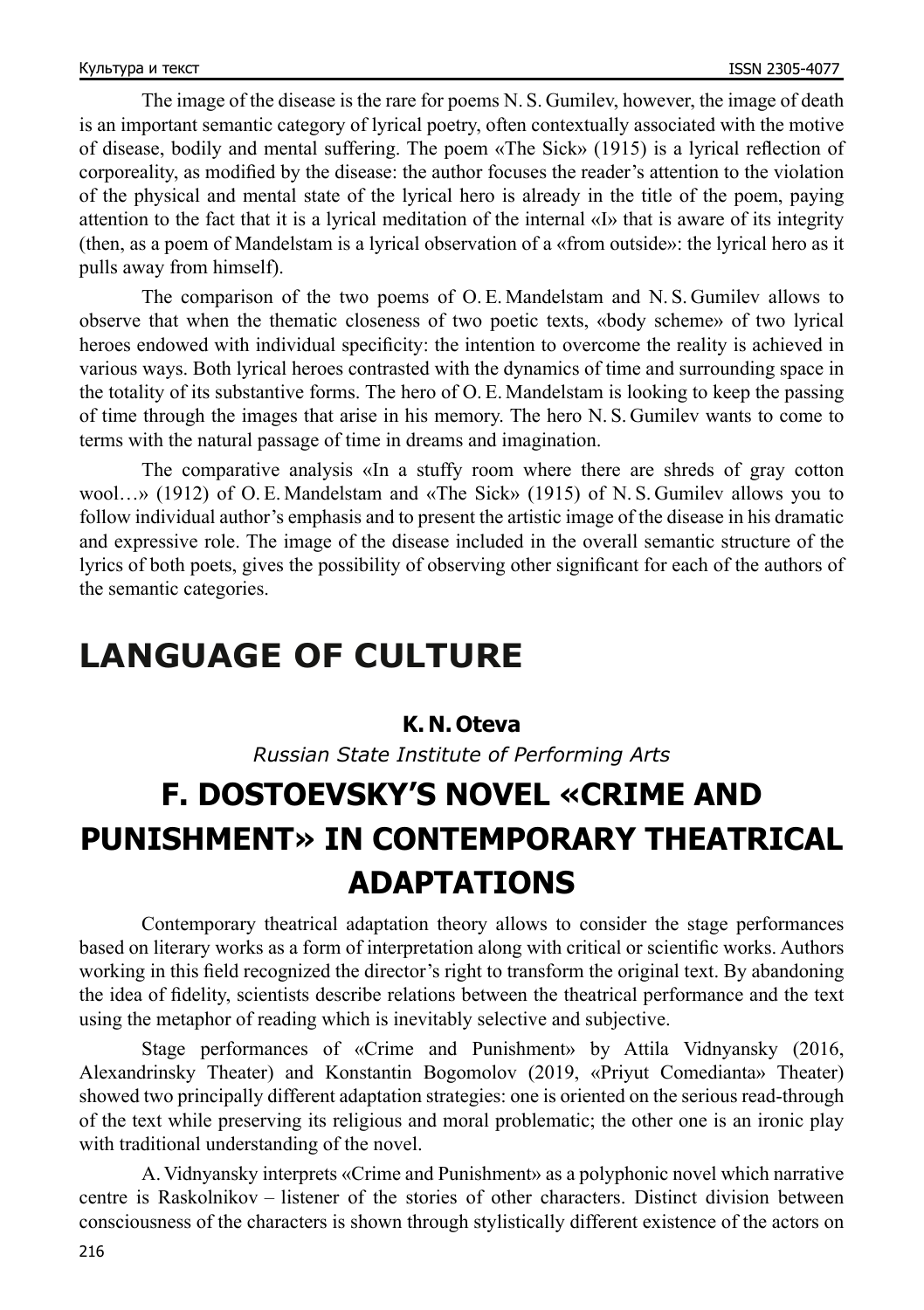the stage, while Raskolnikov's image (Alexander Polamishev) has no strong artistic individuality. His crime is the response to the suffering concentrating all around him. In this play by the contemporary director rebellion against God ripens from inside the world of small people and it erupts through the deed of an ordinary unremarkable man. The fact that Raskolnikov takes the responsibility for the evil is not so much his personal decision, as a result of joint spiritual work.

K. Bogomolov's adaptation plays with the principle of fidelity: in the text recreated almost word by word new meanings are revealed due to shifts in intonation. Ilya Del, for example, in Marmeladov's monologue in the tavern reveals his admiration of his own meanness. The director sees «Crime and Punishment» as an ideological novel. Its centre is the discussion about the right of a person to commit a crime. Murder of the pawnbroker is outside the plot: in Bogomolov's adaptation it is not important if Raskolnikov (Dmitry Lysenkov) actually killed her or not, it is enough that such a though occurred to him. Image of the central character has no outstanding individuality: the idea of a murder came to life inside the consciousness of an ordinary man and it is not against his nature.

Elements of provocation in both stage performances create an effect of defamilirization, which requires from the viewer more intellectual than emotional inclusion into the process of reading of the novel.

### **O. B. Zaslavskii**

*Kharkov V. N.Karazin National University*

## **«ABSINTHER DRINKERS» AND MOTIF OF ABSENCE: ROLE OF LANGUAGE AS AN UNDERLYING IDEA**

We trace a particular but important example of repeating typologically similar structural elements in panting. In doing so, the role of invariant is played by semiotically inhomogeneous pair of elements. It includes an image and word. The key feature of the phenomenon under discussion consists in the role of language as an underlyig idea in painting. In literary works the similar phenomenon manifests itself when another language is present (with respect to the main one on which a text is written). In paintig, the degree of semiotic imhomogeneity in such works becomes stronger because of a contrast between two opposite types of language – a figurative and verbal ones. Up to date, a whole series of observations of such a kind is obtained. Nonetheless, the true role of this phenomenon in the history and practice of painting remains unclear in many aspects. In particular, there is an objective obstacle here connected with the difficulty to find and verify such a phenomenon. In this aspect, the subject of the present work is of interest in what it shows, how so seemingly ephemeral property can define a whole tradition which a series of masterpieces created by some outstanding painters belongs to.

To be more concrete, European painting is abundant with pictures representing «absinthe drinkers». We show that, among them, there is a group in which the word «absinthe» refers not only to the image of drink but also serves as a generator of meaning. (This includes pictures by Picasso, Dega, Manet, Béraud). This is because in main European languages this word contains the anagram «absence» (it has nothing to do with etymology). As a result, one obtains a tradition of paintings prone to motifs of disconnections, loneless, the absence of normal communication, etc. This can be thought of as a natural semiotization of original properties.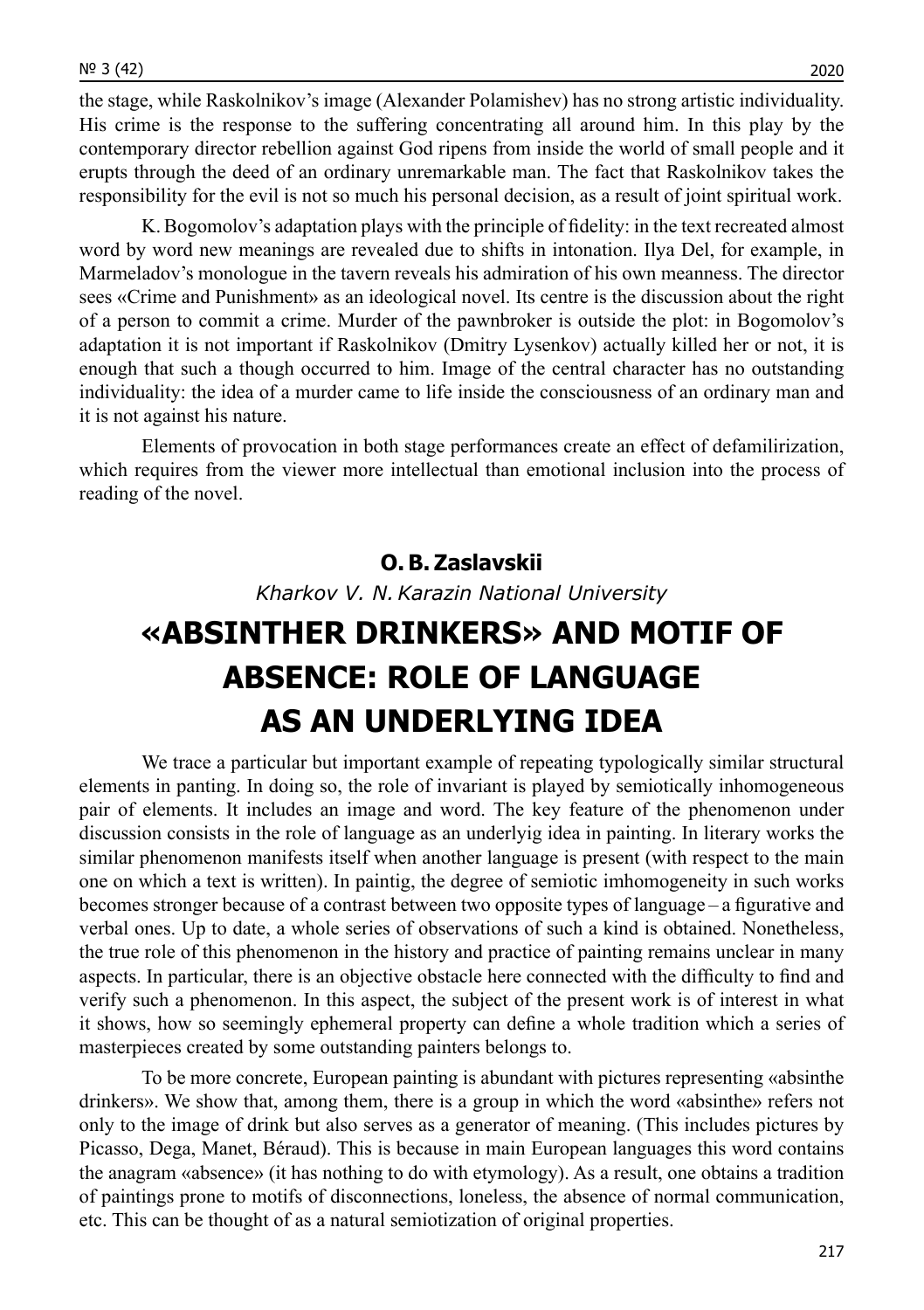A new step is made in the picture by Vadim Koltun «Hey, Jude» that implicitly invokes a series of pictures with absinthe drinkers, first of all the picture of 1901 «The absent drinker» by Picasso. In doing so, the key word «absence» is not done explicitly. However, its significance in the Koltun's picture reveals itself due to correspondence with the anagram contained in the title of the Picasso's one. The motifs of language are actualized due to the significance of English because of depictured environment that provokes some sound correspondences. In particular, the picture shows a photograph of the music group «The Beatles». The word «bottle» related to the object on a table thus has something in common with the title of this famous group. The Koltun's picture revealed the whole tradition of verbal-visual puns that comes from European painting of the 19-th century.

### **YOUNG PHILOLOGY**

### **T. A. Rechkina**

*Altai State Pedagogical University*

## **GENDER SEMANTICS OF THE RIVER IN PROSE BY F. A. ABRAMOV (BASED ON THE WORKS «PELAGEYA. AL'CA», «PRYASLINY»)**

The purpose of the article is to study the specifics of gender semantics of the river in the prose of F.A.Abramov. The research material is the most famous works of fiction by the writer, which contain episodes of various behavior of characters in the designated locus. The main method of research was chosen structural-semiotic method, which allowed us to systematize the results of analyzing the semantic content of the image of the river in the gender aspect in F.Abramov's artistic texts.

In our research, we start from the established metaphorical correlation of the image of a river and a woman in the world culture. The analysis of the close relationship of images is carried out by us through the prism of similarity of movement in space.

In the course of research, it was found that in the artistic texts of F.A.Abramov, the motif of merging two images on the basis of identical dynamics of movement and the metaphorical roll call emanating from it is revealed gradually. This motif goes from a direct author's comparison of a river with a woman to an overlay of images, which is revealed when analyzing the specifics of behavior, the exceptional nature of each movement.

This interaction can take different forms. On the one hand, the river and the woman echo each other, revealing common behaviors when overcoming physical or moral barriers, respectively, as well as changes in the nature of actions and States depending on the surrounding conditions, up to a kind of physical unity. On the other hand, active interaction can turn into a conflict, but at a higher, metaphysical level, where the river and the woman are irreconcilable rivals. It is significant that the goal of such competition is the attention of men, which emphasizes the passive role of the latter. A man is not given the right to choose. In the river space, as in a relationship with a river woman, he is doomed to find a compromise or moral, and sometimes even physical death.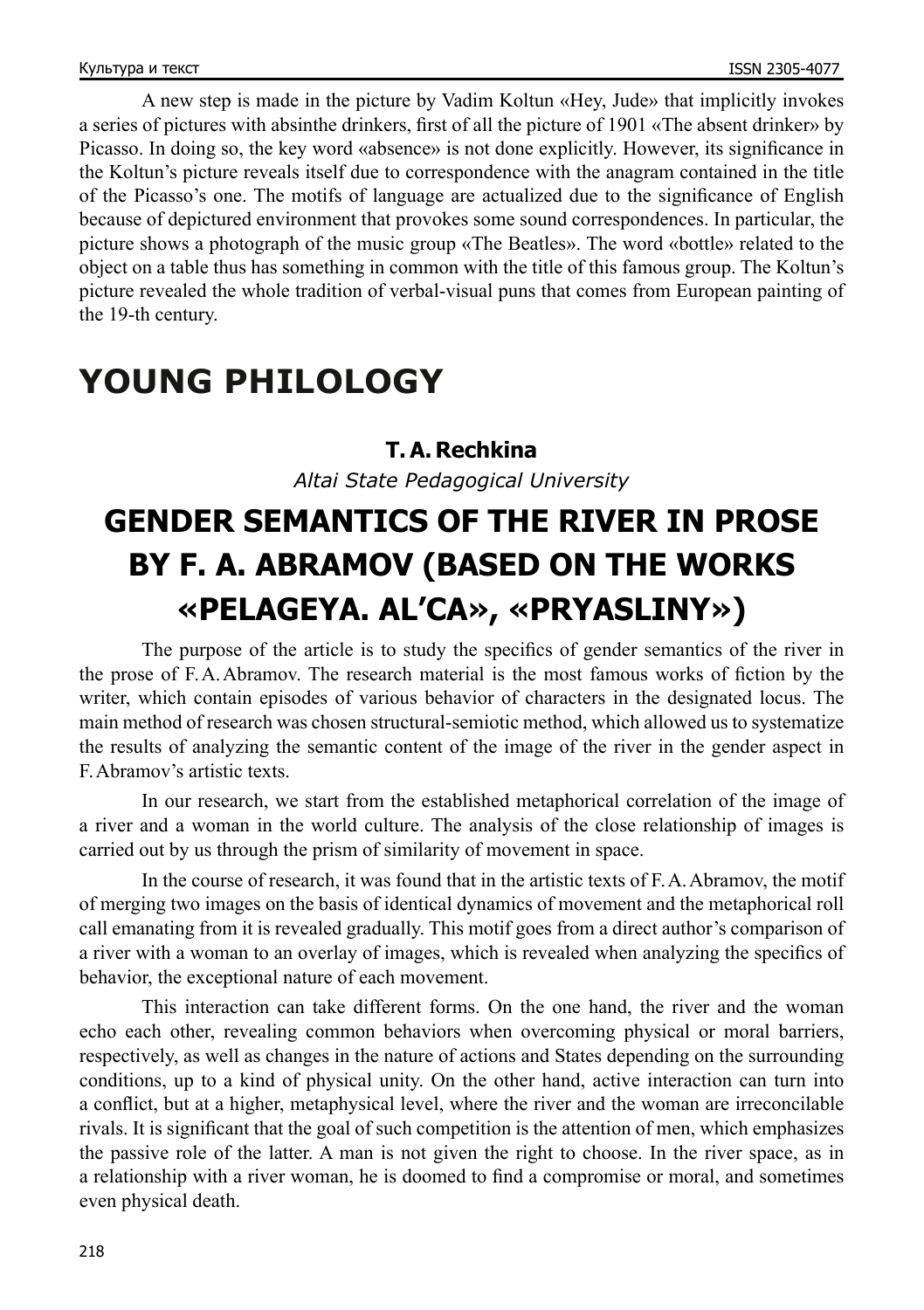In the artistic world of the Abramov works analyzed, the river for men is most often represented by a hostile space, and its danger lies, first of all, in the inability of the locus to representatives of the stronger sex. The river in F.Abramov demonstrates the feminine principle, which can manifest itself in the similarity of «behavior», a certain rivalry, and even in a mystical subordination to a female folklore character.

Thus, the metaphorical similarity established during the analysis of the unpredictable «female» character of the river and the changeable flow of thoughts and actions of women allows us to say that in the selected works of F.A.Abramov, the river space reveals the undoubted predominance of female semantics.

### **L. A. Vaikum**

*Altai State Pedagogical University*

### **MYTHOLOGICAL DISCOURSE IN PROSE WORKS T. N. TOLSTAYA'S**

The purpose of the article is to study the prose works of T. N.Tolstaya's from the point of view of the structure and poetics of the narrative. The author pays key attention to the analysis of the functioning of mythological discourse at all levels of the text. The relevance of the research is associated with the unflagging attention to the work of T.Tolstaya's for many years from literary scholars and critics and the need for a comprehensive analysis of the narratological structure and discursive strategies of the text. From the point of view of narratology Tolstaya's works is a rich material for research due to the diversity of the narrative. The structure of Tolstaya's works is a complex formation that includes elements of various genre models. There are features of the parable, fairy tale, the fantastic, and the author's myth-making.

Mythological discourse occupies a special place in the Treasury of Tolstaya's writing techniques. The myth acts as a device that reveals the important issues raised by the author exposing the main problem of the entire work for T.Tolstaya's. The mythological discourse and its role for Tolstoy's works are analyzed on the material of the novel «The Slynx» which describes the life of a society that has lost its cultural heritage as well as on the material of stories from the collection «Not The Slynx» where the surrounding world is described by storytellers – children.

Tolstaya confronts her characters with the existence of the world around them and through mythological discourse demonstrates their experiences of this interaction. Myth is a means of explaining their fears and experiences for them. Tolstaya's characters often do not distinguish between the natural and the supernatural, the possible and the impossible, for them everything is the same and everything is real. The mythological thinking of Tolstoy's characters allows Them to combine the world of fantasy with the world of reality. This syncretism allows the characters of the writer at the right time to move away from the real world to the world of dreams and acts as a way to protect themselves from the gravity of being.

Thus we can conclude that the mythological discourse in T.Tolstaya's prose plays an important role in revealing the inner world of the characters, makes it possible to describe in detail the features of their thinking and perception of reality. The narratological analysis of the writer's prose has shown that the mythological discourse is a manifestation of the author's myth and illustrates an important problem of Tatyana Tolstaya's creativity as the spiritual decline of civilization.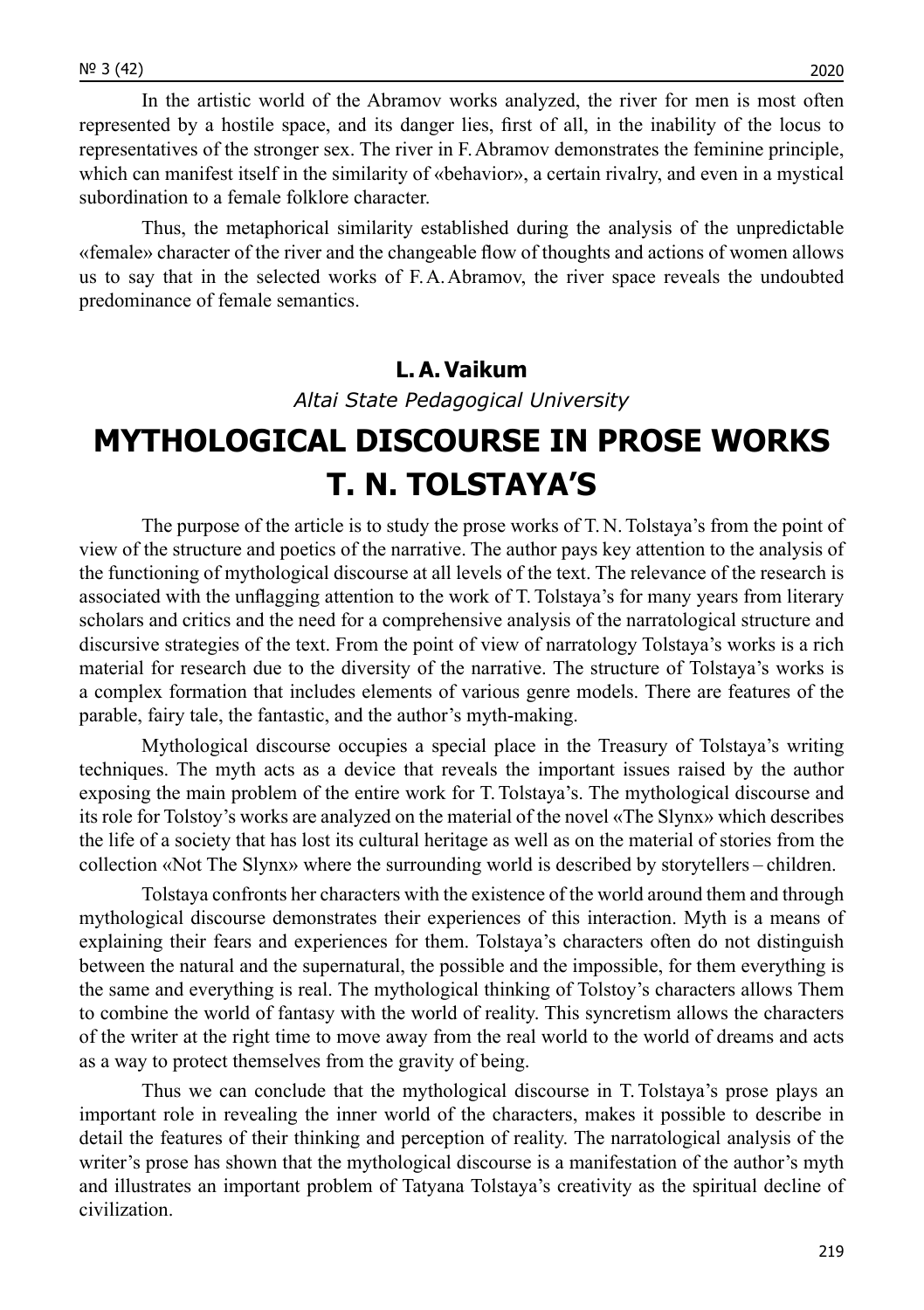# **LINGUISTICS OF EVERYDAY LIFE**

#### **N. B. Lebedeva**

*Kemerovo state University*

**T. G. Rabenko** *Kemerovo state university*

## **THE DOMINANT VALUE OF THE AXIOSPHERE AN ORDINARY NATIVE SPEAKER (BASED ON THE MATERIAL OF PARENTS ' LETTERS)**

In this article, the idea of a possible study of natural written speech texts from the position of axiological Philology is tested. The axiological dominants of modern family communication are traced on the example of parental letters (their Dating is 70–90 – s of the XX century). The value dominants actualized in epistolary discourse are realized in two components of the semantic structure of the epistolary text: 1) informative-fatic – in the form of subjectively significant events chosen to bring to the content of the letter, and 2) (mainly) evaluative-reflexive, which reflects the events passed through the mind of the author of the letter and became the result of their author's understanding.

Taking into account the actualization of Milton Rokich's thesis about the existence of terminal and instrumental values, the value orientations of the subject of family communication are revealed. Among them are terminal values: love as the main family value, which organizes the entire semantic space of parental letters; friendship, which is embodied in the content of the letter as spiritual communication and emotional support for loved ones; health, which is evaluated as a guarantee of an active and full life; well – being, realized in two registers-material and spiritual. The system of instrumental values includes work (fruitful work) as a necessary condition of human existence (in relation to the life stage at which the addressee is located, the idea of work is embodied primarily as a fruitful educational activity); education as a value in itself, implemented in educational activities (teaching) and educational knowledge, presented as knowledge of the Humanities, professional, everyday; thrift (reasonable thrift), regarded as an important quality of the person associated with the ability to observe a reasonable measure in spending, primarily monetary resources; self-control (self-discipline), represented in the form of a rational view of a person's actions, the ability of a person to control psychological reactions to external stimuli.

Thus, the epistolary text, being a genre implementation of natural written speech, has significant heuristic capabilities in terms of detecting value-semantic dominants of family communication. Being in the conditions of natural written communication, the subject does not solve certain presentation tasks, does not feel external, third-party pressure, and therefore he is sincere in his speech-making: in his judgments and assessments. The parent letter allows you to trace the translation of cultural and social norms and values into the inner world of a young person through their language «ovneshvleniya». Terminal and instrumental values that model the family axiosphere, realizing the educational task, also contribute to the integration of family members, especially representatives of different generations.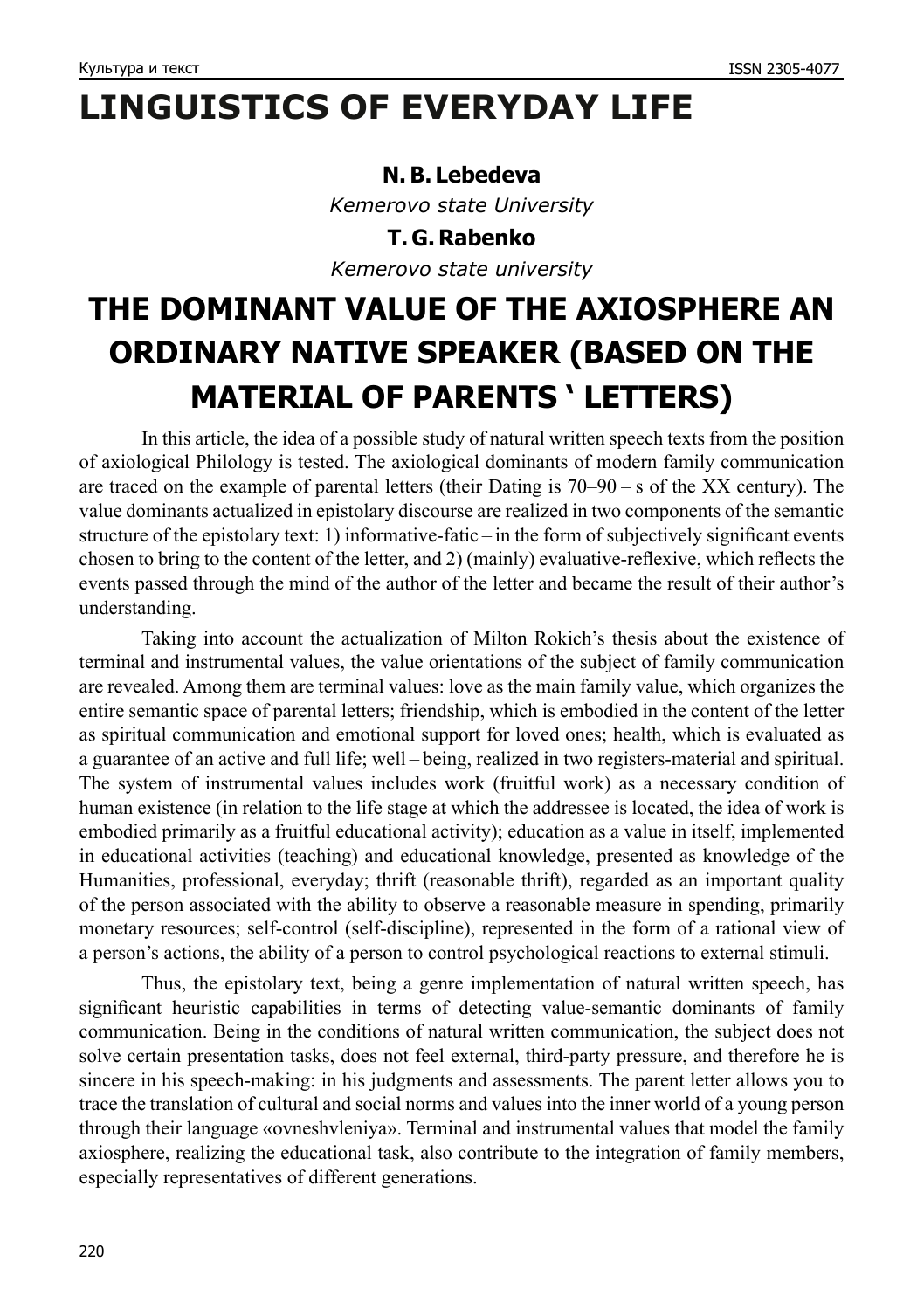## **LINGUISTIC EXPERTISE OF A MEDIA TEXT**

### A. A. Karagodin

*Polzunov Altai State Technical University*

**I. A. Karagodina** *Polzunov Altai State Technical University*

## **MEDIATEXT WITH HIDDEN INFORMATION AS OBJECT OF A LINGUISTICEXPERT INVESTIGATION**

The article offers a methodology for solving the expert task of identifying negative data about a person in a text with hidden informing. The subject of disputes in the court for the protection of honour, dignity and business reputation are texts of the «tabloids» that contain information of a defamatory nature. To discredit the actor, media texts use various methods of hidden informing, including the introduction of implicit information into the text, the transmission of information in the form of a hint and the creation of a negative subtext. The expert methodology for analyzing such media texts is not sufficiently developed, and there are no unified principles for identifying negative information in the form of a statement of fact. The inefficiency of the traditional approach is indicated, in which the disputed text is divided into separate statements, and the distraction of negative information is reduced to the analysis of their content structure. It is stated that the explication of discrediting information requires analysis of the thematic, compositional-speech, stylistic and visual-graphic levels of the disputed text. The novelty of this article is seen in the proposed method of reconstruction of propositions in the text with a hidden form of information transmission. The method of lingua-expert research of such texts includes a propositional analysis of the structural components of the text, analysis of the compositional and speech structure of the text, a reconstruction of the evaluative attitude toward the subjects of speech, identification of the content of the visual components of the text. It is emphasized that negative meanings established during the expert analysis should be mandatory and verifiable. Only in this case, the findings will meet the requirements of verifiability, validity and reliability. The studying of the disputed text ends with the formulating of negative information about the person based on the signs of mandatory and verbalizable information.

The method of analyzing media texts with a hidden form of information transmission is demonstrated by the example of the text of the «tabloids», which became the subject of legal proceedings under article 152 of the Civil Code of the Russian Federation. The proposed method of analysis is intended for solving model questions in cases of protection of honour, dignity and business reputation (about the presence of negative information about a person, about the form of the information reported).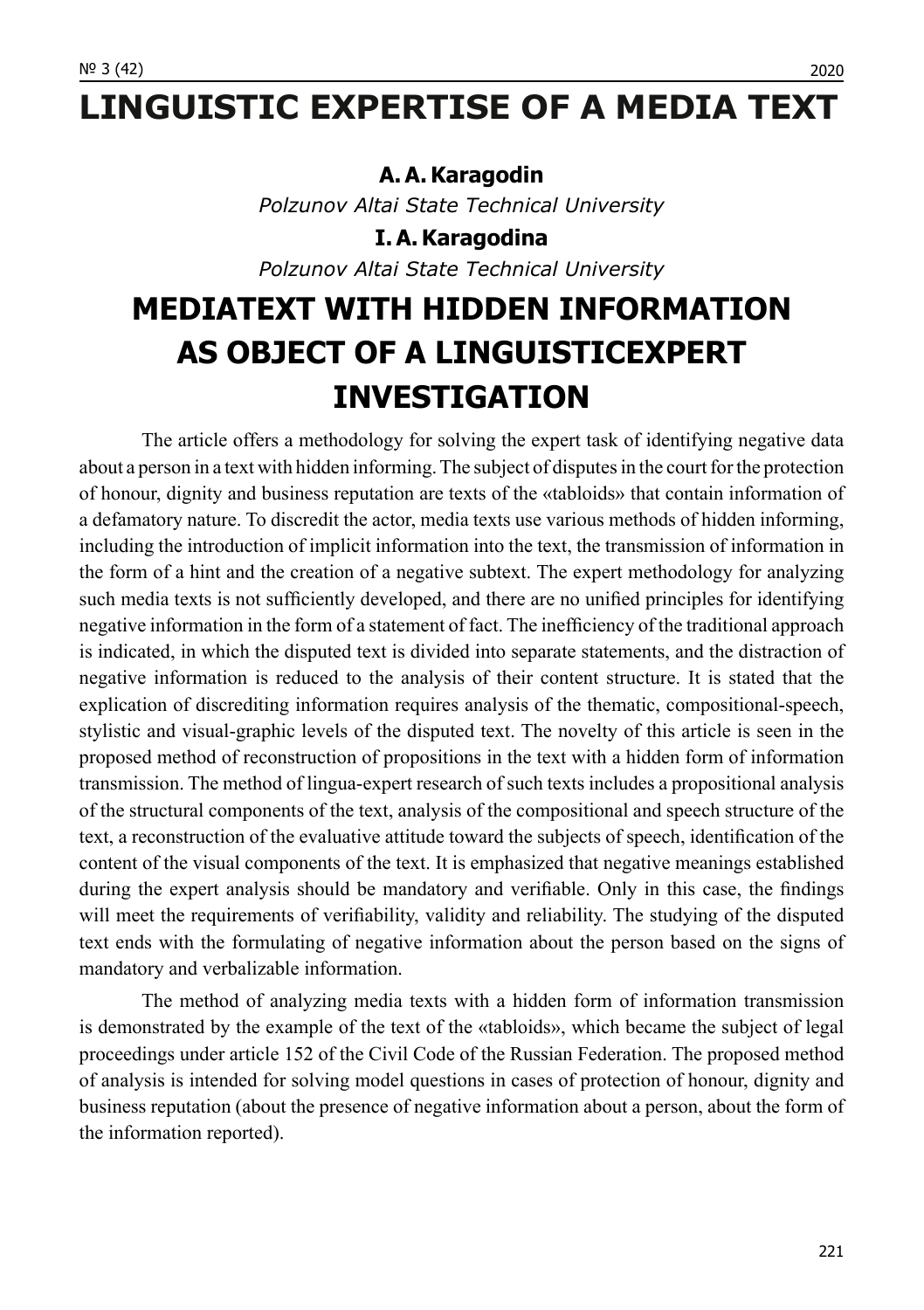## **COGNITIVE LINGUISTICS**

### **T. O. Bagdasaryan**

*Kuban State University*

**I. N. Ponomarenko**

*Kuban State University*

**N. A. Segal**

*The Vernadsky Crimean Federal University*

## **SEMANTIC AND PRAGMATIC POTENTIAL OF REPRESENTING SYMMETRICAL CONCEPTS IN LOCATIVE OPPOSITIONS**

The article deals with the concept of symmetry, which is viewed as the basic category in the system of locative oppositions of actual mediatexts. The research presents systematized theoretical statements in studying of symmetry, which is considered to be the basic characteristic of both language and text, highlighting its decisive role in modelling Russian mediaspace. By means of applying a combination of research methods the specific features of text explication of language units with the integral locative component are identified. The study proves that peculiarities of the category of «symmetry» and such symmetrical concepts as asymmetry and dissymmetry manifest themselves on the locative opposition level in special text representation of language units where connotative semes are actualized. The authors come to the conclusion that if invariant context remains completely or partially unchanged, the language units under study gain ameliorative or pejorative connotation in accordance with the pragmatic intentions of the addressor. The study emphasizes the idea that mediatexts are characterized by symmetrical relations based on combination of semes wherein structural unity of time and space semes reflecting certain processes in society and state have proved evident. It is claimed that time-space antinomies form the basement for figurative presenting of modern social and political realities and structure the world of politics in accordance with a certain coordinate system *horizontal / vertical, top / bottom, forward / backward, right / left, openness / secrecy, past / future.* A new foreshortening in research of language unit symmetry has been set. It deals with interpretative (connotative) rather than formal (denotative) features, which agrees with key postulates of modern anthropocentric paradigm. New perspectives in studying symmetry as a relevant textforming category in various styles are put forward.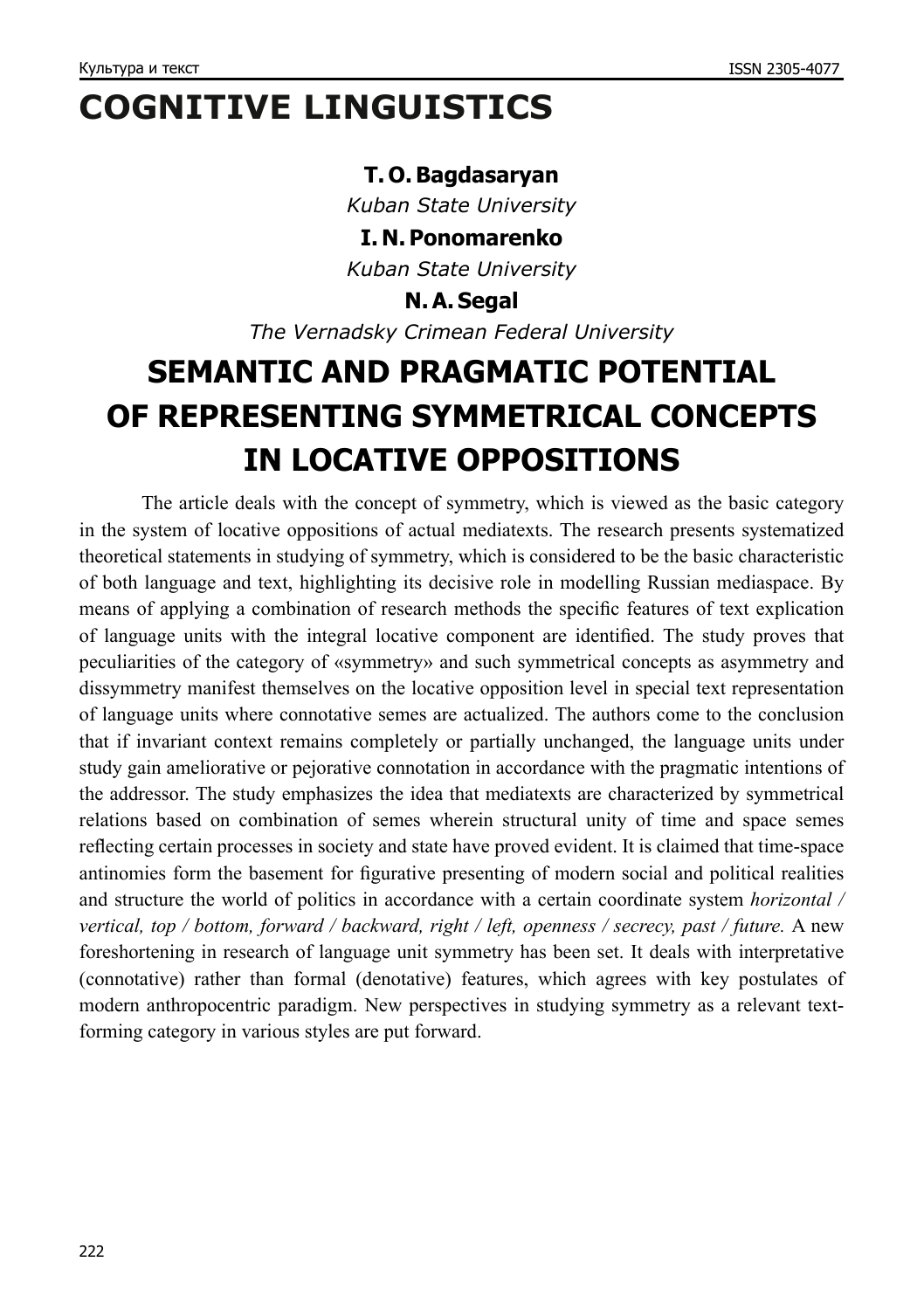### **O. V. Karkavina**

*Altai State University*

## **PECULIARITIES OF THE REPRESENTATION OF THE «FOOD» CONCEPT SPHERE IN THE NOVEL BY JOANNE HARRIS «FIVE QUARTERS OF THE ORANGE»**

The purpose of this study is to describe the characteristics and role of food nominations in the novel by Joanne Harris «Five Quarters of the Orange.» The sphere of gastronomy, which includes nominations of food, its basic qualities, including taste and cooking methods, is an integral part of the artistic world of the text and a part of the author's world view.

The analysis presented in this publication was performed within the framework of the stylistic approach. The presence of the culinary code of culture elements in the text is considered as an integral element of the individual style of the writer that determines the originality of her texts. The use of food nominations aimed at creating a special artistic world, vivid imagery, emotionality of the text attests to the special perception of reality by the author, not only through sight, but also through the senses of taste and smell.

In the text under analysis the theme of cooking occupies a special place. It is intertwined with the main story line of the novel, serves as a means of characterization, and is actively used by the author to create imagery and special emotional expressiveness of the text.

The theme of cooking is directly linked with the development of the plot of the novel. The main character inherits from her mother a cookbook, which is also her personal diary. Sometimes the main narrative is interspersed with the texts of the recipes, while imitating the structure of the culinary album. This creates the impression that the author «serves» the main text as if it were a fine culinary dish, rich in magical tastes and smells.

The description of the place and role of cooking in the lives of the characters also serves as a means of their social and personal characteristics. The ability to cook well, the knowledge of the secrets of culinary art, industriousness – all this contributed to the formation of a certain social status of the main characters of the novel.

One of the main functions of gastronomic inclusions in the novel under study is their participation in creating a system of images and an emotionally expressive text plane. In the text under analysis the author uses two types of images: symbolic and descriptive. The symbolic meaning is given to the image of an orange. It appears in the text again and again, becoming a symbol of the children's cruelty, hatred towards their own mother.

The text under study abounds in descriptive images which involve the use of gastronomic vocabulary. They are created by means of the following stylistic expressive means: simile, metaphor and personification. The basis of comparison may be formed by different characteristics of the compared objects: their colour, size, temperature, morphological properties, aroma. The main function of imagery is to convey the emotional and expressive attitude of the author to the subject of the message. The expressive function is often accompanied by the evaluatory function, which may be both positive and negative.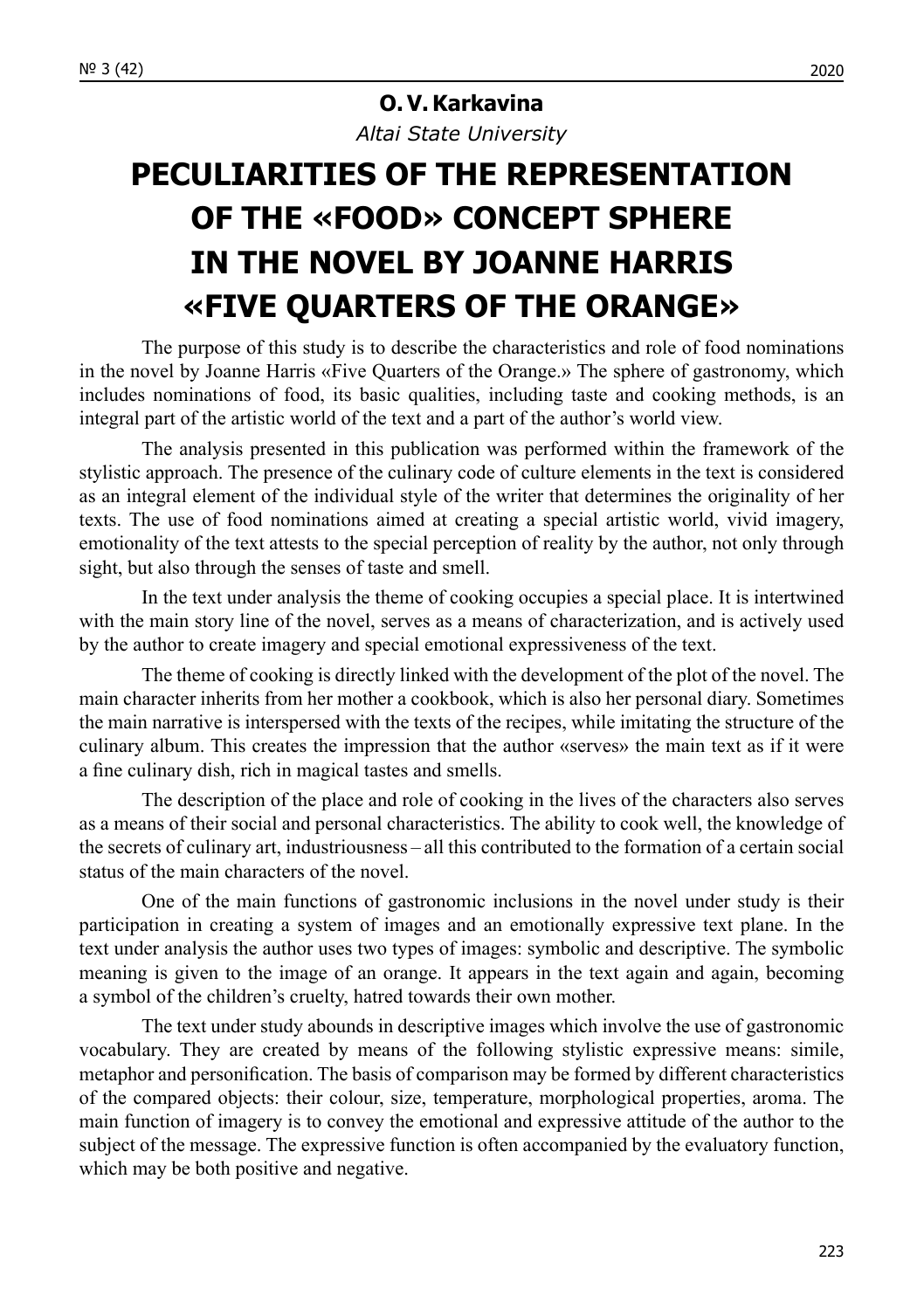# **TRANSLATION SCIENCE**

### **E. V. Chistova**

*Siberian Federal University*

## **THEORETICAL STATUS OF INTERLANGUAGE LOCALIZATION AS A SPECIAL TYPE OF TRANSLATION ACTIVITY**

The paper deals with the concept of localization, which is inconsistently interpreted by different scientists. The purpose of the article is to generalize and systematize existing scientific approaches to determining the nature of the term «localization». Special attention is paid to clarifying the place of localization in a number of related scientific and professional fields: translation and intercultural communication.

The research material is based on the translators' comments describing their own experience of performing the type of translation activity, as well as scientific papers devoted to the study of multi-aspect problems of interlanguage localization. The paper uses scientific methods of description, analysis and generalization, as well as a method of comparing the source text with the target text on the material of websites created and provided for research by «MD-Insight Ltd», an official service partner of Alibaba.com in Russia.

As a result of the research, the author suggests differentiating the term «localization» based on the concept of labor division. The localization process is collective; it requires the involvement of various specialists, since one person may not have all the necessary knowledge. In this case, localization is a sort of professional activity focused on adapting a product or a service to the national market, taking into account social, economic, marketing, legal and technological factors, where translation is a part of the production process. Thus, localization is considered as an object of research in Localization Studies. From this perspective, localization specialists (programmers, lawyers, marketers, designers, etc.) should have basic knowledge of translation studies.

Interlanguage localization is a type of translation activity aimed at adapting multimodal texts with taking into account the linguistic and cultural features of the acceptor, where localization is a part of the translation, and it is studied within the framework of Translation Studies. In this case, the translator has to learn the basic knowledge of marketing, programming, etc.

The paper states that interlanguage localization is: 1) an act of intercultural communication (as well translation); 2) a type of language mediation, including elements of direct translation and adaptive transcoding (with varying degrees); 3) a form of implementation of pragmatic adaptation, depending on the translation strategy (foreignization, domestication or transcreation).

Thus, interlanguage localization is a separate type of translation activity, which consists in the pragmatic adaptation and / or recreation of a new multicode text relevant to the target acceptor or a fragment of a multi-modal discourse that produces the desired pervasive effect.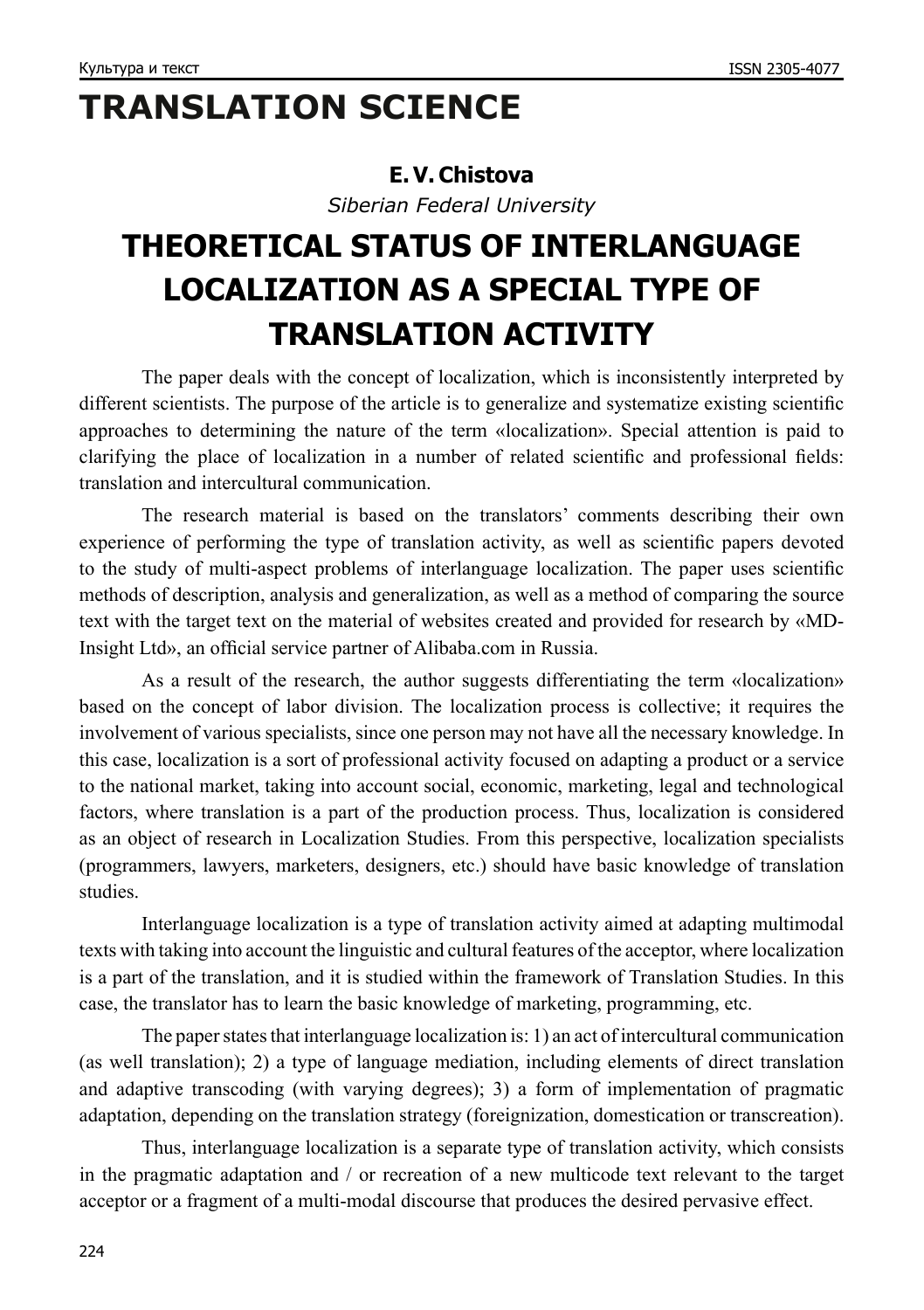### **T. B. Alenkina**

*Moscow Institute of Physics and Technology*

## **ANTON CHEKHOV'S STORY «TOSKA» IN CONSTANCE GARNETT'S TRANSLATION («MISERY», 1921): FEATURES OF INTERPRETATION**

The article is devoted to the popular story by Anton Chekhov «Misery» (1886) and one of its early translations into English. The 1886 year was a significant stage in creative work of Anton Chekhov. He became quite well-known in his own country and his stories were translated into many languages (Slavic languages, German, French among others). Finally, the England of 1890s witnesses the first translations of A.Chekhov, so far anonymous, and within the following decade two collections of short stories translated by R.E.C.Long come out of print. However, the most significant event of Chekhov studies in England of the first quarter of the  $20<sup>th</sup>$  century proved to be the publication of thirteen-volume edition of Anton Chekhov's short stories translated by the prominent translator of Russian literature Constance Garnett. Our aim is to show the main features of interpretation of Anton Chekhov's story «Toska» in C. Garnett's translation («Misery», 1921). Using discursive and linguostylistic method of research the following results were obtained. The translator's interpretation by C. Garnett has shown its nature in her conscientious study of the historical and social conditions of post-serfdom Russia and reveals her humanistic concept of interpreting the image character of Iona Potapov. Having adopted Chekhovian attitude of tragic irony, C. Garnett translated the final scene –Iona Potapov's monologue addressed to his horse that seems to have condensed C. Garnett's best capacities as translator. Among the translator's gains is a lexical choice of the noun «misery» (toska). This concise and expressive word has survived as the most frequent title of the story. However, other gaps, such as colloquialisms and proverbs, carrying ethnic cultural elements of meaning, proved to be a hard task for C. Garnett to translate. The article focuses on her work on lexical units and phraseology, active usage of repetitions that form the unique rhythmic organization of the text, striving to use the external and internal means of dialogic nature of the author's style. It should be concluded that the interpretation of C. Garnett preserves the conceptual program of the author and can be viewed as adequate.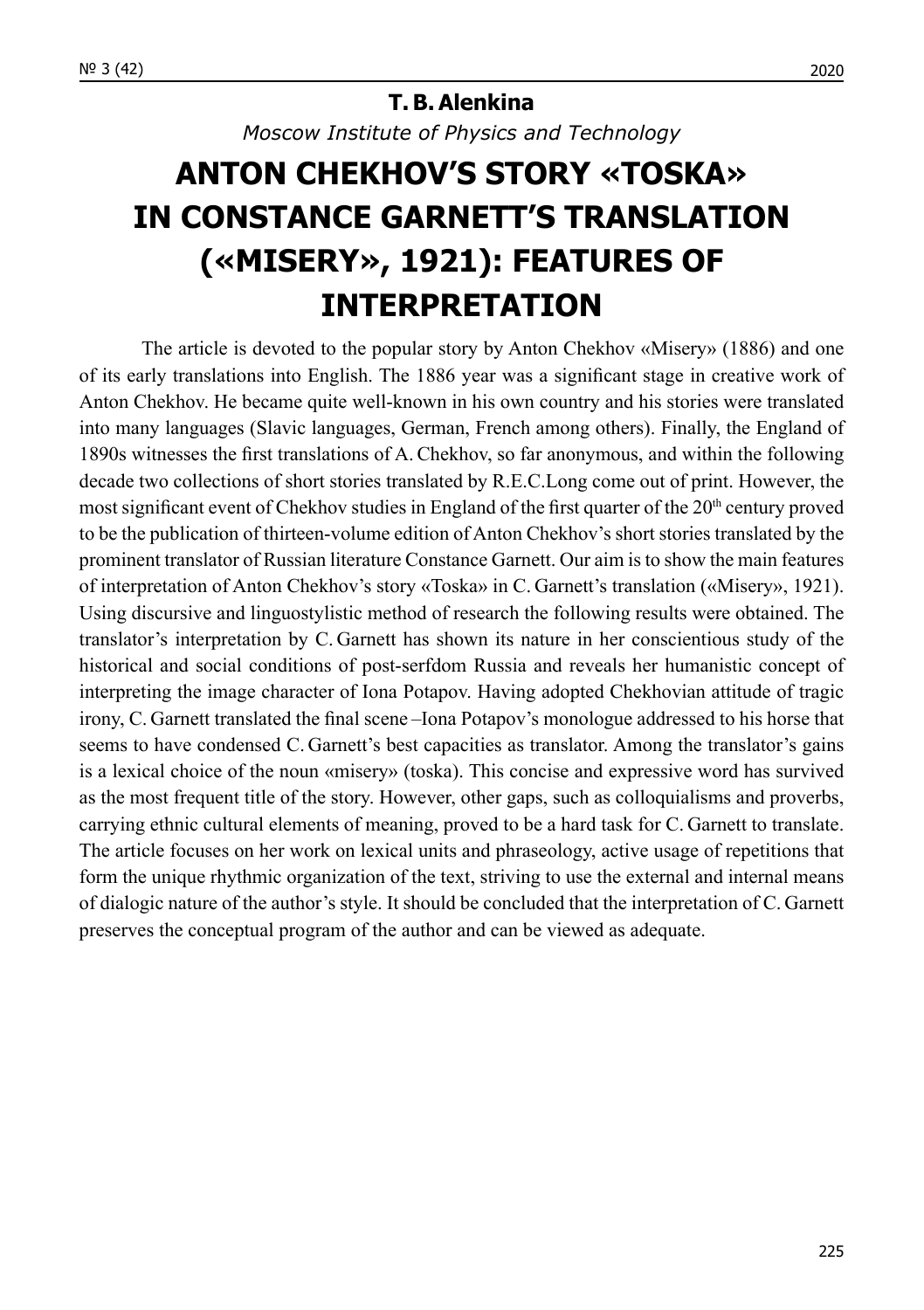### **LINGUISTICS OF RUSSIAN AS A FOREIGN LANGUAGE**

### **Nebolsina M. S.**

*Altai State Pedagogical University (Barnaul, Russia)*

### **LINGUISTIC BASES OF THE METHODOLOGY OF COMMUNICATION ORIENTED TEACHING RUSSIAN AS A FOREIGN LANGUAGE**

Communication-oriented teaching, being the basic tendency of linguodidactics of the recent years possesses a number of advantages in comparison to the traditional one: it develops in students the confidence in achieving real communicative goals and forms an ability to join communication and orient themselves in a dialogue. Scientific research on Russian as foreign language teaching methods offers various options of language communicative teaching; however, the question of particular methods efficacy remains open.

The main reason for difficulties of Russian as a foreign language teaching organization within the frameworks of communicative and action approach consists in objective complexity of the communication process itself that should be easily imitated in the classes. The analysis of Russian as a foreign language textbooks showed that the process of this subject teaching is only in its form communication oriented, in its content it is traditional. As a consequence, such teaching does not form a communicative competence, but only practices a skill of identification and description of studied linguistic phenomena/

It is a consequence of the lack of the Russian language grammatical phenomena description in a linguodidactic aspect. The semasiologic description of the language as the first one (as a mothertongue) is not always and not in everything appropriate in the process of Russian as a foreign language study. The option of the problem solution is considered on the example of teaching tense-aspect forms that is not an exclusion from a general linguodidactic practice that has been formed by the present time. The lack of linguodidactic description of aspect opposition essence caused the fact the in Russian as a foreign language it is usually given, as a rule, in two major options: 1) an opposition of grammeme meanings and 2) a description of all possible rules of aspect use. Neither of the options of the grammar material presenting does not help non-native speakers learners understand the aspect opposition essence and further successful mastering of aspect category. The more adequate means of teaching of tense-aspect forms of the verb is onomaseological approach where the expression of this or that content presupposes the use of grammar as an «inventory» of language means.

The use of functional approach gives an opportunity to study this category alongside with other categories in the projection of the comprehension of the utterance general sense and its communicative meaning.

Considering developed natural mechanisms of language acquisition in students is one of the significant means in teachings methods. From a methodic perspective it means that Russian as a foreign language teaching is necessary to conduct imitating real situations of speaking in particular everyday surroundings, to use the movement from sense of the utterance to its form by which it is expressed. Thus, teaching methods developed with the consideration of onomasiological and functional approaches to the language description are necessary for an organization of effective communication oriented linguodidactic process. Such an option of teaching organization presents not learning by heart of the forms of present / past tenses and perfective/imperfective aspect of Russian verbs and rules of their use, and semantic model acquisition used in the situation where it is necessary to define the particular time and action conduction aspect.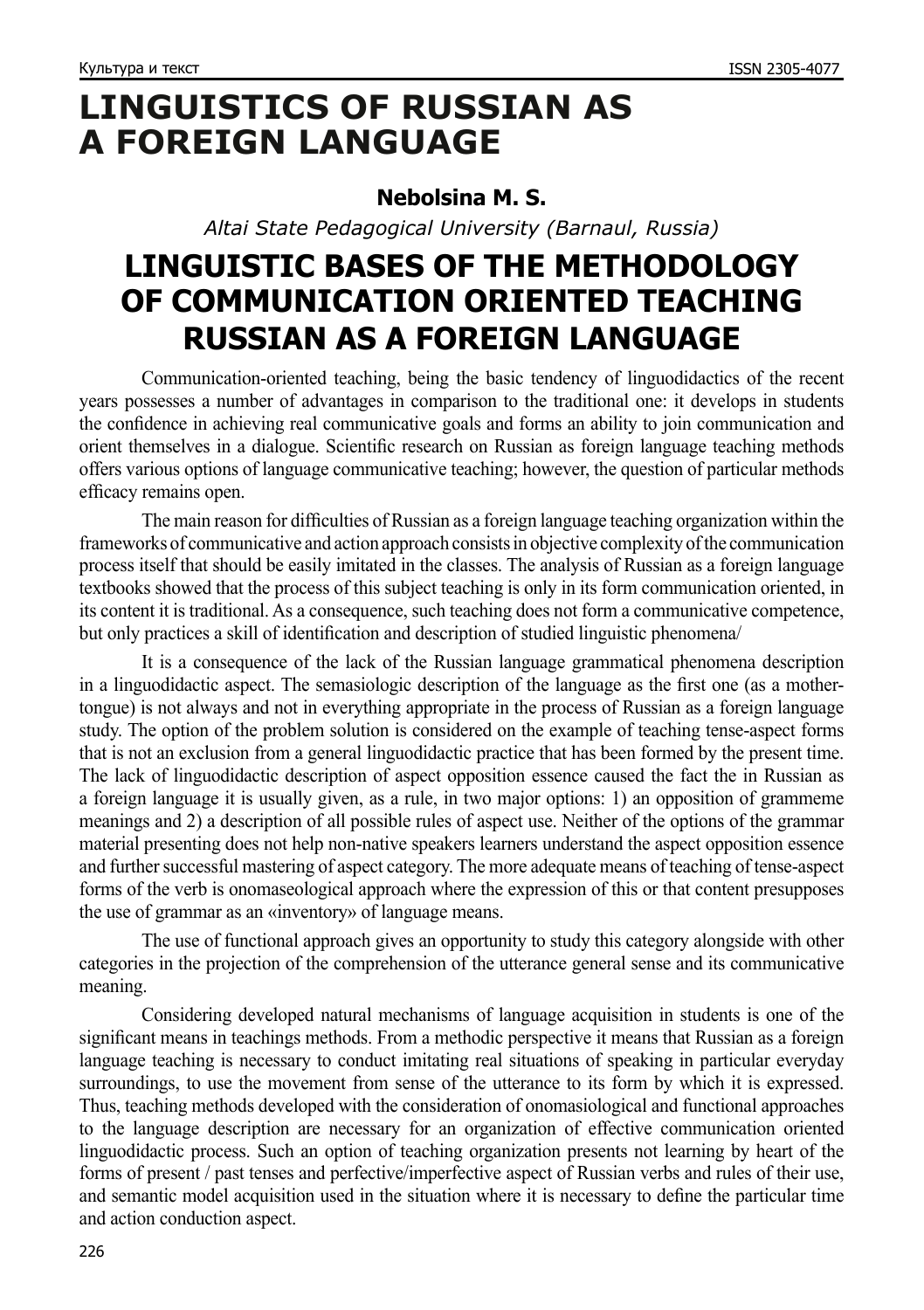## **CULTUROLOGY**

### **N. V. Khalina**

*Altai State University* **E. V. Valyulina** *Altai State University*

## **CULTURE AND POLITICAL DISCOURSE OF THE «SCO»: SEMANTIC COMMENTARY ON THE IDEOLOGEMA «COOPERATION» AND THE PHILOSOPHEMA «SHANGHAI SPIRIT»**

The article discusses the synchronous process of forming the values of the globalized world associated with its political segmentation. The relevance of the studied issue is determined by the fact that the new millennium, which models the dominant culture of competencies within the communication of information content at the surface level, at the level of deep structures is guided by civilizational cultural constants, which include the national spirit constant presented in the semantics of the Shanghai Cooperation Organization as a key semantic component («philosopheme») «Shanghai spirit». The object of consideration in this work is the ideologeme 'Shanghai spirit, the subject is the presentation forms of civilizational cultural semantics in the structural and semantic arsenal of the cultural and political alliance of Asian states. The purpose of investigation is to study the cultural potential of the Shanghai Cooperation Organization discourse and the axiological aspects of the cultural mission of the organization in the Asian semantic space. The novelty of the study is that the modeling of the «dialogue of civilizations» is viewed through the prism of philological policy. The ideologeme «cooperation» regulates the perception of information about events and the integration of a certain picture of the world built by the geopolitical union of states on the political reality. A methodological innovation is the study of the conceptual content of the «Shanghai spirit» philosopheme based on semantic analysis, which includes several stages: 1) constructing a conceptual matrix based on meta-text analysis of the Declaration on the establishment of the Shanghai Cooperation Organization; 2) the identification of the semantic meaning and the communicative significance of the hieroglyphs mediated by it, included in the nomination; 3) expanding the context of interpretation and the boundaries of the meta-text through associative correlations of the nominations 上 海 精 神 (Shanghai spirit) and 上海 气 (Spirit of Shanghai); 4) the construction of the concept of spirit, or qi as an internal form, the meaning of the terminological combination «Shanghai spirit» based on data from lexicographic sources of content. The results of the study allow us to conclude that the Shanghai Cooperation Organization is an exemplary example of an alternative model of cultural and political development of modern civilizational alliances, oriented in their activities by the dominant postulate of ontological security – to work constantly on creating a state similar to feeling like «at home» in relations with oneself and with the world.